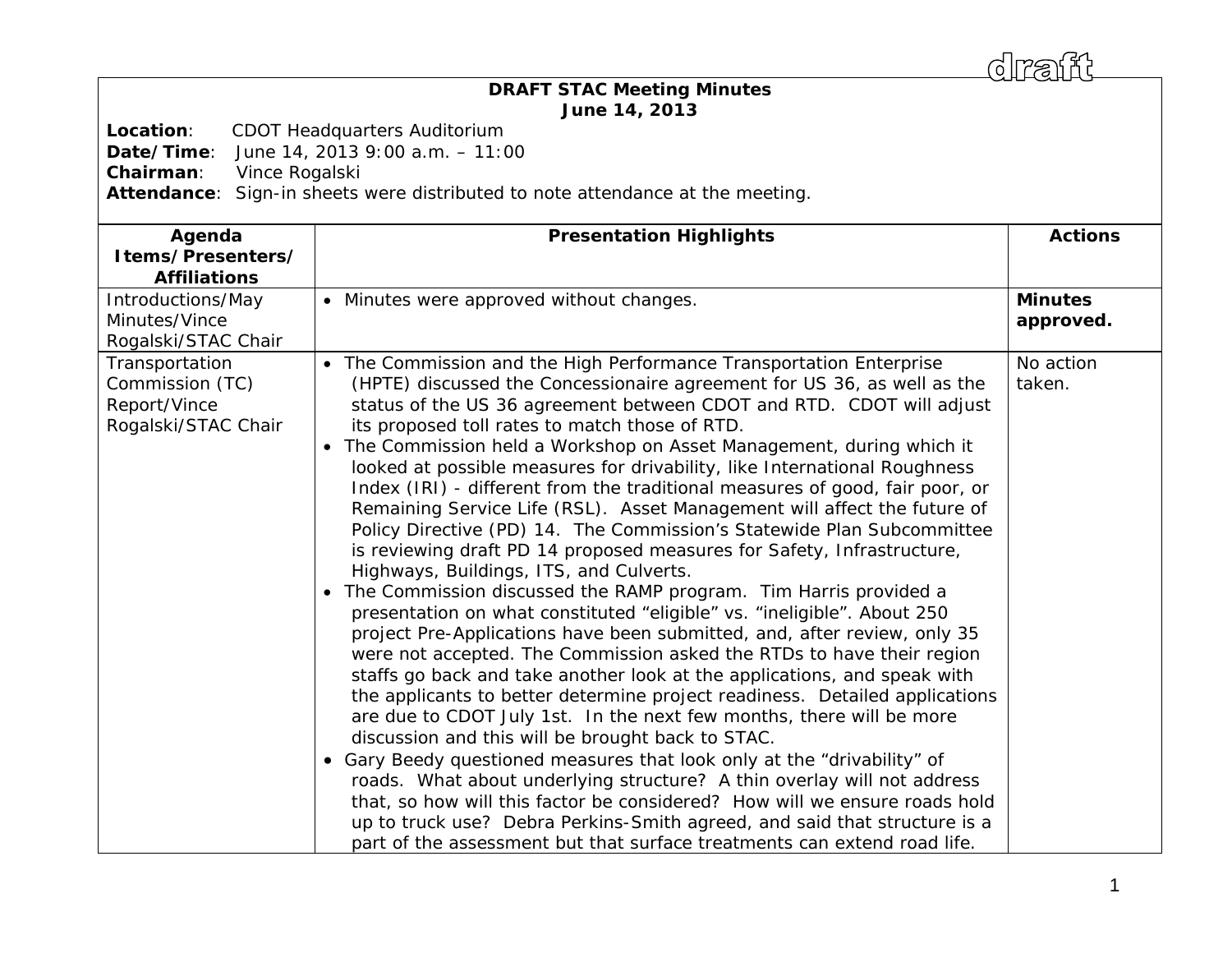|                                                                                                                                                               | There will be a presentation to STAC next month on this subject.                                                                                                                                                                                                                                                                                                                                                                                                                                                                                                                                                                                                                                                                                                                                                                                                                                                                                                                                                                                                                                                                                                                                                                                                                                                                                                                                                           |                     |
|---------------------------------------------------------------------------------------------------------------------------------------------------------------|----------------------------------------------------------------------------------------------------------------------------------------------------------------------------------------------------------------------------------------------------------------------------------------------------------------------------------------------------------------------------------------------------------------------------------------------------------------------------------------------------------------------------------------------------------------------------------------------------------------------------------------------------------------------------------------------------------------------------------------------------------------------------------------------------------------------------------------------------------------------------------------------------------------------------------------------------------------------------------------------------------------------------------------------------------------------------------------------------------------------------------------------------------------------------------------------------------------------------------------------------------------------------------------------------------------------------------------------------------------------------------------------------------------------------|---------------------|
| <b>Federal and State</b><br>Legislative<br>Update/Kurt Morrison<br>& Herman<br>Stockinger/CDOT<br>Office of Policy &<br><b>Government Relations</b><br>(OPGR) | • On the federal side, CDOT submitted 3 TIGER applications: \$11 M for the<br>Fillmore Diverging Diamond project, \$10 M for the Eisenhower-Johnson<br>Memorial Tunnel fire suppression safety system, and \$ 15 M for I-25 Ilex<br>and First Street Reconstruction in Pueblo. We probably won't hear<br>anything on these until the end of August. CDOT met with Congressional<br>staff on these projects and submitted support letters.<br>The Transportation Legislative Review Committee (TLRC), with 18<br>$\bullet$<br>members, comprises the entire House and Senate Transportation<br>Committees of the Legislature. This year, the Committee is taking a<br>different angle, and wants to focus on determining the top transportation<br>needs in Colorado. They plan three road trips, including field hearings,<br>which will begin in July. TPR representatives will have the opportunity to<br>testify. This will be a great opportunity for us.                                                                                                                                                                                                                                                                                                                                                                                                                                                              | No action<br>taken. |
| Colorado Energy Office<br>(CEO) Natural Gas<br>Vehicle (NGV) Study-<br>Tom Hunt/CEO                                                                           | • Debra reminded STAC that MAP-21 expands the CMAQ program to include<br>electric vehicle or compressed natural gas (CNG) refueling stations<br>statewide. The vehicles must be within air quality non-attainment or<br>maintenance areas, but the refueling stations need not be. STAC had<br>previously agreed with reserving some FY 14 CMAQ funding pending<br>review and discussion of the CEO's efforts and proposal for some type of<br>CNG program. The plan is to have a recommendation to take to the<br>Commission by September. The presentation included:<br>o Program implementation provides energy security, lower consumer<br>costs, jobs, and environmental benefits.<br>o Colorado is a Net Importer of Oil, but a Net Exporter of Natural Gas<br>- CEO hopes to better balance Transportation/Energy Mix.<br>CEO's proposal is multi-year, and is comprised of:<br>Work with local governments and other groups already pursuing<br>$\circ$<br>alternative fuel vehicles (AFVs);<br>Heavy-duty vehicle incentives, covering 50-70% of incremental<br>$\circ$<br>cost;<br>Station incentives covering up to \$500,000 of CNG stations; higher<br>$\circ$<br>for a small number of liquid natural gas (LNG) stations;<br>CEO support and guidance to identify qualified recipients and<br>facilitate an effective program;<br>Utilize existing networks of experts to finalize procedures and<br>$\circ$ | No action<br>taken. |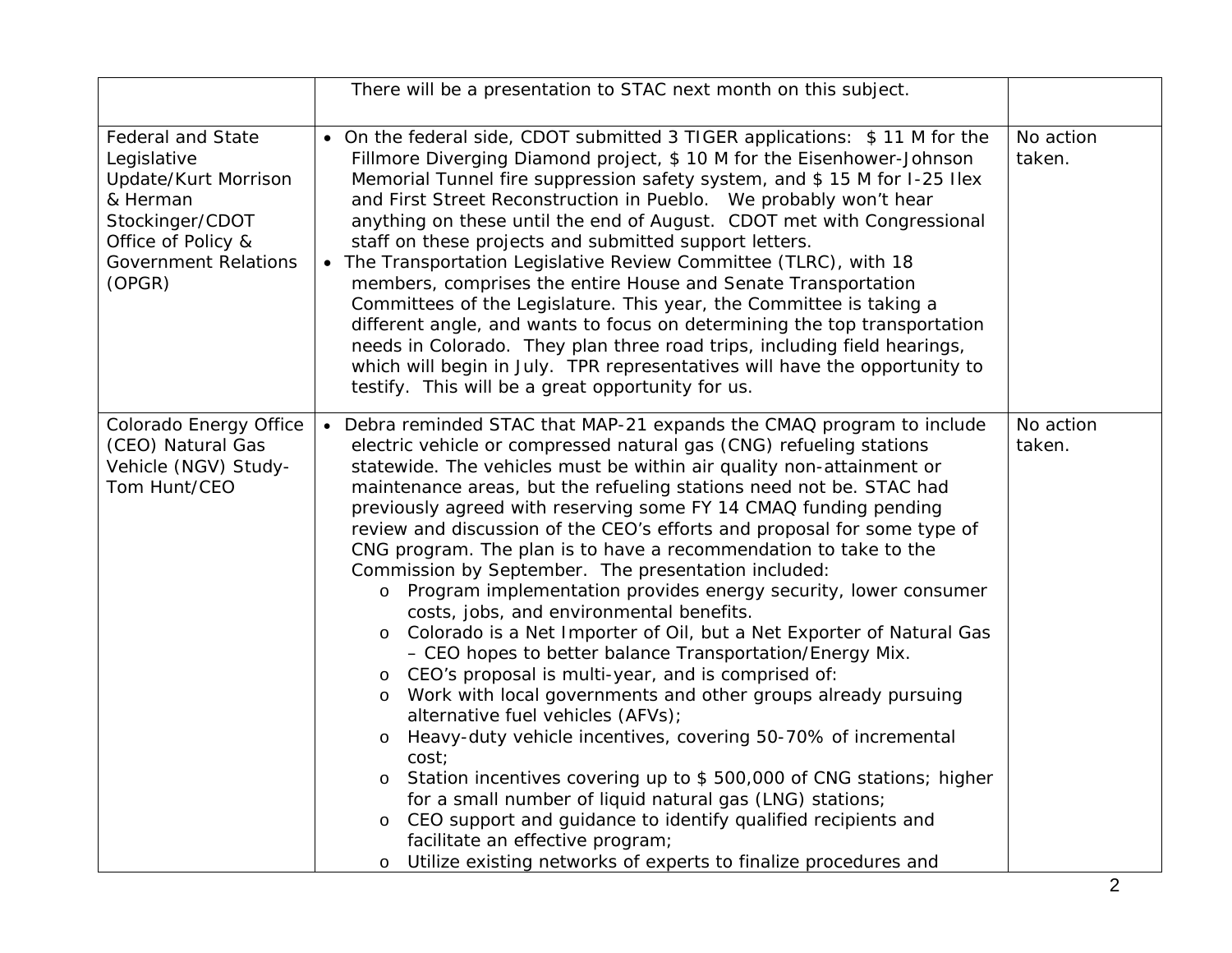|                                                                                       | recruit interest.<br>• STAC discussion followed. Further discussion and additional information will<br>be presented at future meetings.                                                                                                                                                                                                                                                                                                                                                                                                                                                                                                                                                                                                                                                                                                                                                                                                                                                                                                                                                                                                                                                                                                                                                                                                                                                                                                                                                                                                                                                                                                                                                                                                                                                                                                                                                                                                                                                                                                                                                                                                             |                     |
|---------------------------------------------------------------------------------------|-----------------------------------------------------------------------------------------------------------------------------------------------------------------------------------------------------------------------------------------------------------------------------------------------------------------------------------------------------------------------------------------------------------------------------------------------------------------------------------------------------------------------------------------------------------------------------------------------------------------------------------------------------------------------------------------------------------------------------------------------------------------------------------------------------------------------------------------------------------------------------------------------------------------------------------------------------------------------------------------------------------------------------------------------------------------------------------------------------------------------------------------------------------------------------------------------------------------------------------------------------------------------------------------------------------------------------------------------------------------------------------------------------------------------------------------------------------------------------------------------------------------------------------------------------------------------------------------------------------------------------------------------------------------------------------------------------------------------------------------------------------------------------------------------------------------------------------------------------------------------------------------------------------------------------------------------------------------------------------------------------------------------------------------------------------------------------------------------------------------------------------------------------|---------------------|
| RAMP Update/Debra<br>Perkins-Smith/Division<br>of Transportation<br>Development (DTD) | • CDOT had about 35-40 applications deemed ineligible or withdrawn. For<br>transit operating we would have to flex funds to FTA, and that isn't<br>practical in this timeframe. July 1st is the deadline for Detailed<br>Subject matter experts will evaluate through July, and the<br>Applications.<br>results of review will be brought to STAC in August or September.<br>· STAC comments included:<br>o Concern with the ineligibility of transit projects. Some entities<br>proposed transit projects instead of other projects, and found out<br>after the application deadline that some types of transit projects<br>were not eligible. Seems CDOT is changing the rules during the<br>application process.<br>o It's important to indicate whether or not the project is part of the<br>TPR's or MPO's plan, and has TPR or MPO support.<br>o A better understanding of current STIP status is needed. With some<br>projects being accelerated, what happens to the rest?<br>o Concerns that project selection processes are happening outside of<br>the regional planning process.<br>Asset Management and low volume roads. Concerns that low-<br>$\circ$<br>volume roadways in poor condition will remain in poor condition,<br>because funding will never come to them. Asset Management can<br>also be done on a regional basis.<br>Tourism is a major component of the state's economy. Tourists<br>$\circ$<br>visit the rural areas, and that requires a viable transportation<br>system throughout the state. We need assurance there will be an<br>equitable statewide highway system.<br>o Some areas of the state cannot afford a 20% match for projects.<br>When CDOT says it's going to look at things on a statewide basis,<br>there is concern that CDOT is making decisions without the planning<br>regions as a partner.<br>• CDOT comments included:<br>CDOT asked each of the planning regions how they want to provide<br>$\circ$<br>input to the process, so we're leaving it up to each TPR and MPO to<br>use the process that works best for them. Any TPR who wishes to<br>rank the RAMP applications can do that. | No action<br>taken. |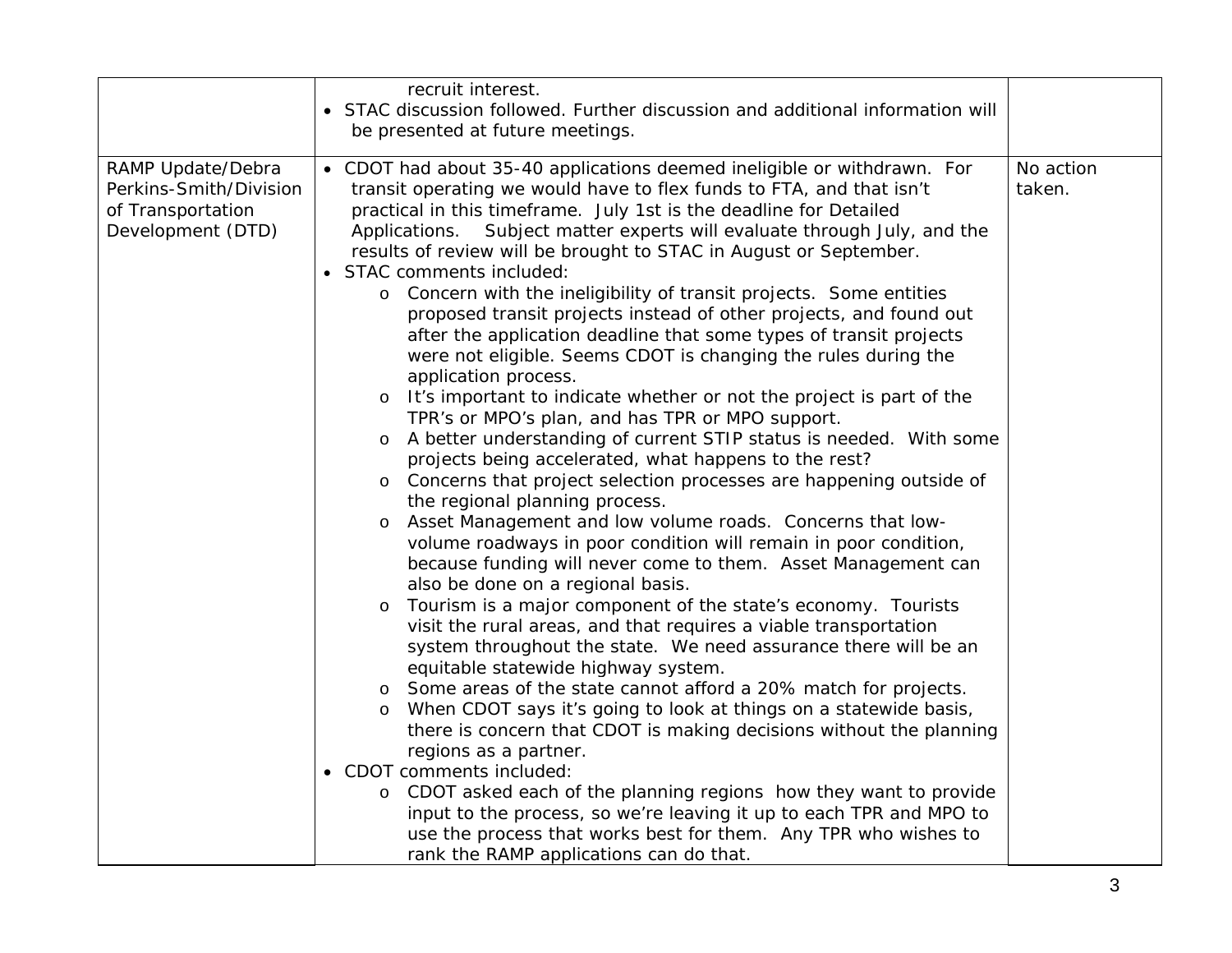| We are all in a transition. Now that we've gone to an "expenditure-<br>based" STIP, the funds will be allocated to a project when it is ready<br>to go, rather than listing funds toward it for several years to "save<br>up". But, we want to make sure we track every single project that<br>is in the current STIP, and its status.<br>Asset Management for pavement is more about keeping as many                                                                                                                                                                                                                                                                                                                                                                                                                                                                                                                                                                                                                                                                                                                          |                                                                                      |
|--------------------------------------------------------------------------------------------------------------------------------------------------------------------------------------------------------------------------------------------------------------------------------------------------------------------------------------------------------------------------------------------------------------------------------------------------------------------------------------------------------------------------------------------------------------------------------------------------------------------------------------------------------------------------------------------------------------------------------------------------------------------------------------------------------------------------------------------------------------------------------------------------------------------------------------------------------------------------------------------------------------------------------------------------------------------------------------------------------------------------------|--------------------------------------------------------------------------------------|
| about extending their life and maintaining the drivability, rather<br>than just letting them go to a point of needing full reconstruction.<br>We can do overlays or something else to extend the life, rather than<br>no treatment because they are listed as RSL 0 but we do not have<br>sufficient funds for full reconstruction. That's where we are right<br>now in terms of management systems - we still don't have all the<br>answers. Next month, STAC will have a detailed presentation and<br>discussion on how the pavement program might work.<br>The Program Distribution Subcommittee is looking at regional<br>$\circ$<br>distribution options for TAP and CMAQ and what factors should be<br>used. FHWA has just announced a new "Questions & Answers"<br>document on TAP, which we will include on the STAC website.                                                                                                                                                                                                                                                                                          |                                                                                      |
| • CDOT is conducting TPR outreach meetings to gather information on<br>transportation needs and priorities. TPRs are being asked to identify<br>problem areas and possible solutions that will be translated into projects.<br>Should additional funding - beyond projected revenue - become available,<br>these projects will reflect regional priorities where funds could be applied.<br>Outreach meetings have already been held in the Southeast, South<br>Central, San Luis Valley, and Southwest TPRs. Preparation for the<br>remaining TPR outreach meetings Round 1 continues with six more to be<br>conducted between June 6th and June 25th. Staff has begun to prepare<br>for TPR meetings Round 2.<br>• STAC comments included:<br>Concerns about the approach to the planning process and<br>consistency with state requirements including a perceived<br>"standard" approach to Regional Plans and not enough TPR<br>direction; TPR's need consultant help to develop plans but some<br>would have liked to have input on the consultant.<br>Concerns about sufficient public engagement related to the project | No action<br>taken.                                                                  |
|                                                                                                                                                                                                                                                                                                                                                                                                                                                                                                                                                                                                                                                                                                                                                                                                                                                                                                                                                                                                                                                                                                                                | roadways as drivable as possible with the funding we have. It's<br>list development. |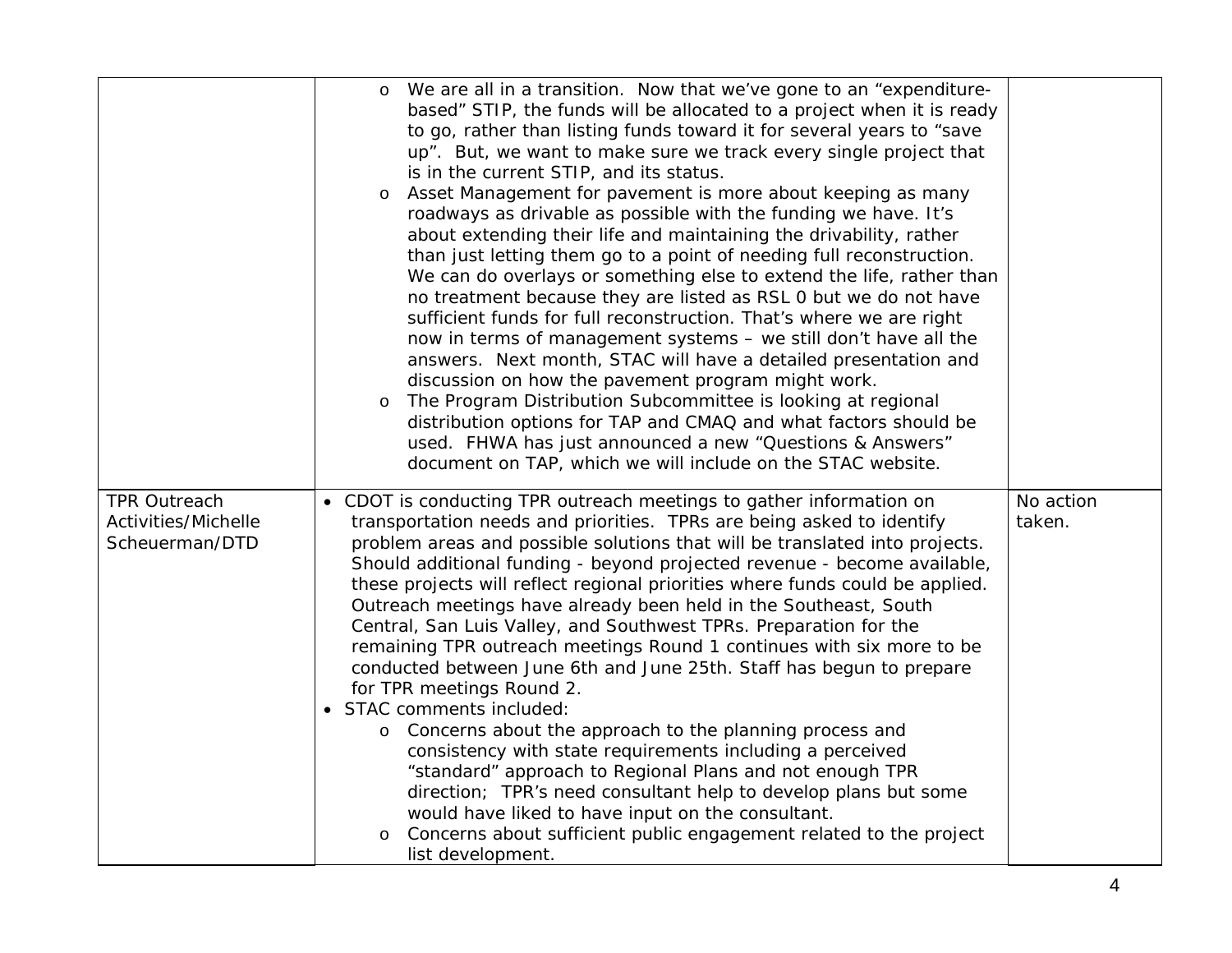|                                                               | Some areas were not represented at these summer outreach<br>meetings.<br>The last plan development effort directed us away from a project-<br>based plan, and now we're trying to figure out how to put projects<br>back into the plan.<br>Recognition that each TPR is uniquely different and has different<br>$\circ$<br>issues.<br>People need to feel some assurance that what they are planning is<br>$\circ$<br>actually going to happen at some point, given sufficient funding. If<br>we lack that confidence right now, the perception is not very good.<br>• CDOT comments included:<br>o CDOT received a request from MPACT64 to check in on priorities for<br>a possible ballot measure, and the current two meetings focused on<br>getting our planning partners to help us address this request;<br>however, these meetings are just the beginning of the plan<br>development process - there's still a long way to go. CDOT will<br>continue to engage the public and the TPRs, using a wide range of<br>approaches to obtain input for both regional and statewide plan<br>development.<br>TPR plans will be integrated into the statewide plan.<br>$\circ$<br>CDOT will soon be launching a website for the Plan. Information<br>from these summer outreach meetings will be shared with the<br>public. The Department is looking at new outreach techniques, such<br>as telephone town halls, to communicate and engage the public in<br>addition to traditional outreach methods. The Regional Plans will<br>reflect and recognize the uniqueness of each TPR. We will work<br>with the planning partners to develop the Regional Plans from now<br>until spring of 2014. |                     |
|---------------------------------------------------------------|----------------------------------------------------------------------------------------------------------------------------------------------------------------------------------------------------------------------------------------------------------------------------------------------------------------------------------------------------------------------------------------------------------------------------------------------------------------------------------------------------------------------------------------------------------------------------------------------------------------------------------------------------------------------------------------------------------------------------------------------------------------------------------------------------------------------------------------------------------------------------------------------------------------------------------------------------------------------------------------------------------------------------------------------------------------------------------------------------------------------------------------------------------------------------------------------------------------------------------------------------------------------------------------------------------------------------------------------------------------------------------------------------------------------------------------------------------------------------------------------------------------------------------------------------------------------------------------------------------------------------------------------------------------------------------------------|---------------------|
| Program Distribution<br>Subcommittee<br>Report/Vince Rogalski | • Vince reported on the May Program Distribution subcommittee meeting.<br>The May meeting focused on a distribution formula for the Transportation<br>Alternatives (TAP) program. The subcommittee provided input to staff on<br>potential formula factors (i.e. population, VMT, lane miles). Discussion will<br>continue at the subcommittee meeting following STAC.                                                                                                                                                                                                                                                                                                                                                                                                                                                                                                                                                                                                                                                                                                                                                                                                                                                                                                                                                                                                                                                                                                                                                                                                                                                                                                                       | No action<br>taken. |
| Policy Directive (PD)<br>14 Update/Debra<br>Perkins-Smith/DTD | Deferred to next month.                                                                                                                                                                                                                                                                                                                                                                                                                                                                                                                                                                                                                                                                                                                                                                                                                                                                                                                                                                                                                                                                                                                                                                                                                                                                                                                                                                                                                                                                                                                                                                                                                                                                      | No action<br>taken. |